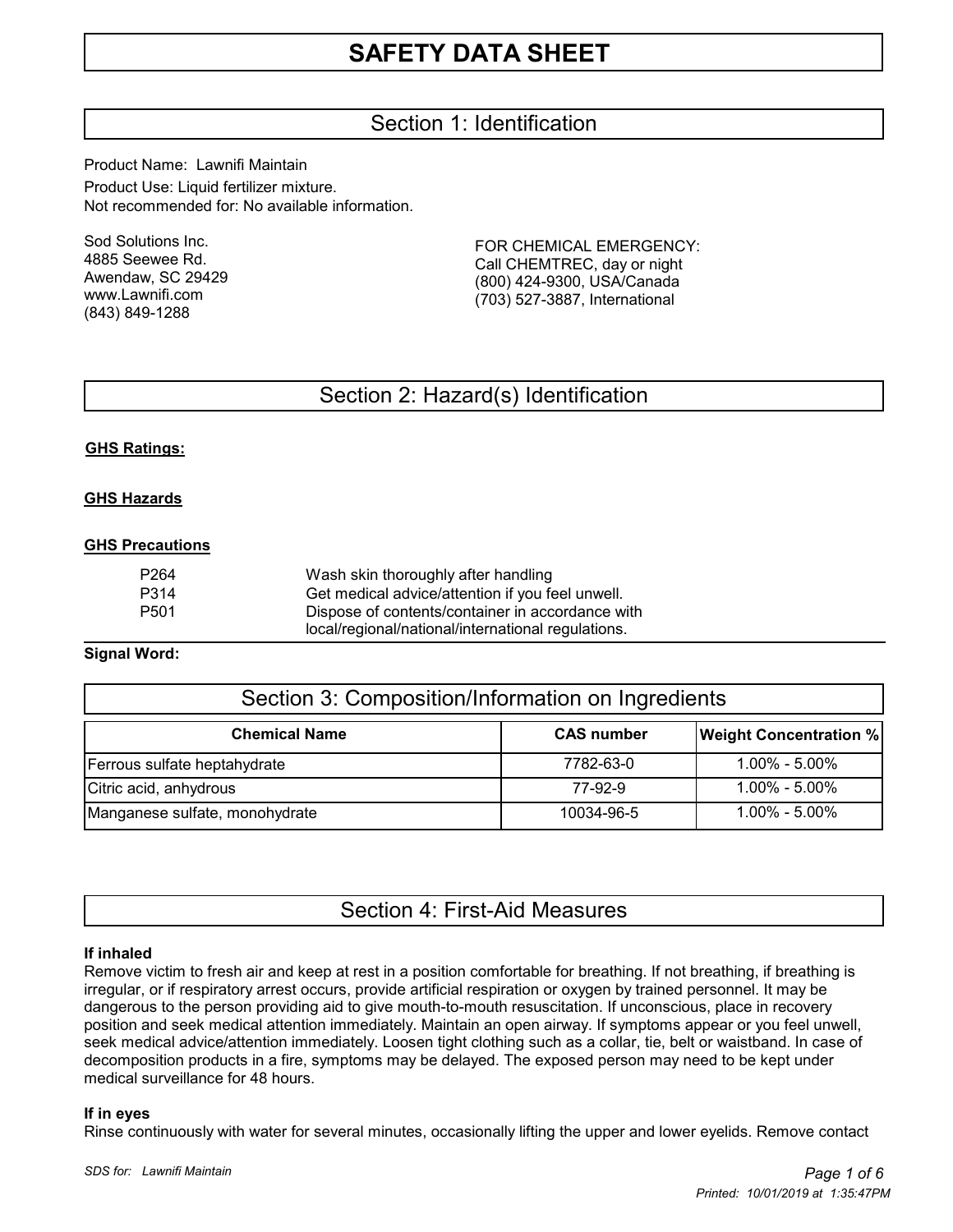lenses if present and easy to do, continue rinsing. Seek medical advice/attention immediately.

#### **If on skin (or hair)**

Remove immediately all contaminated clothing. Rinse skin with plenty of soap and water for several minutes. If irritation/rash develops or persists, seek medical advice/attention immediately. Wash contaminated clothing before reuse.

## **If swallowed**

Seek immediate medical advice/attention. Call a poison control center or physician. Rinse mouth with water. Remove dentures, if any. Move victim to fresh air and keep at rest in a position comfortable for breathing. If the person is conscious, give small quantities of water to drink. Stop if the exposed person feels sick as vomiting may be dangerous. Do not induce vomiting unless directed to do so by medical personnel. If vomiting occurs, the head should be kept low so that vomit does not enter the lungs. Never give anything by mouth to an unconscious person. If unconscious, place victim in recovery position and seek medical attention immediately. Maintain an open airway. Loosen tight clothing such as collar, tie, belt or waistband.

#### **Most important symptoms and effects, both acute and delayed**

The most important known symptoms and effects are described in section 11.

#### **Indication of any immediate medical attention and special treatment needed**

Provide general supportive measures and treat symptomatically. Symptoms may be delayed.

#### **General information**

Ensure that medical personnel are aware of the material(s) involved, and take precautions to protect themselves. Show this safety data sheet to the doctor in attendance.

# Section 5: Fire-Fighting Measures

#### **Suitable extinguishing media**

Water fog. Water spray. Dry chemical. Carbon dioxide (CO2). Foam.

#### **Unsuitable extinguishing media**

None known.

## **Special hazards arising from the chemical(s)**

None known.

#### **Hazardous combustion products**

See section 10.

#### **Firefighting**

If evacuation of personnel is necessary, evacuate to an upwind area. Decontaminate personnel and equipment with a water wash-down after fire and smoke exposure.

## **Fire fighting equipment**

Firemen and emergency responders: wear full turnout gear or Level A equipment, including positive-pressure, selfcontained breathing apparatus (SCBA).

## Section 6: Accidental Release Measures

#### **Personal precautions, protective equipment and emergency procedures**

Keep unnecessary personnel away from the contaminated area. Avoid breathing vapors, mist or gas. Ensure adequate ventilation. Wear suitable protective clothing. For personal protection, see section 8.

#### **Small spills**

Ventilate the contaminated area. Wipe up with absorbent material or mix the appropriate sorbent into the spilled material. Use an absorbent like sawdust for aqueous, waterborne, and solvent-borne coatings. Collect the saturated towels or sorbent and transfer into a covered container.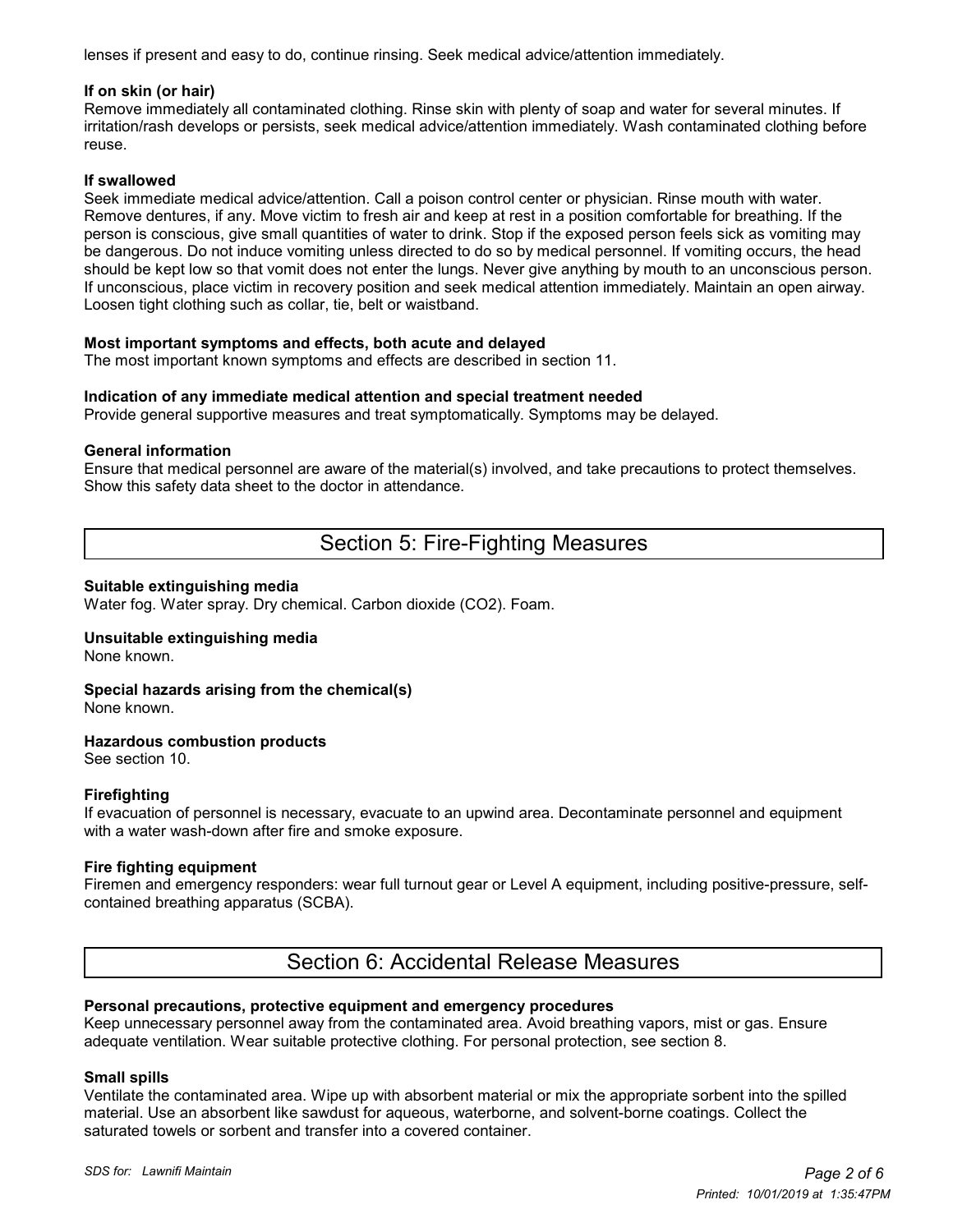## **Large spills**

Prevent this material from entering sewers and watercourses by diking or impounding the spilled material. Ventilate the contaminated area. Mix the appropriate sorbent into the spilled material. Use an absorbent like sawdust for aqueous, waterborne, and solvent-borne coatings. Collect the saturated sorbent and transfer it into a covered container.

Steel containers are acceptable for all acid-free wastes. Use suitable plastic containers for acid-bearing wastes. Dispose of the waste in compliance with all Federal, state, regional, and local regulations.

# Section 7: Handling and Storage

## **Precautions for safe handling**

Avoid inhalation of vapors/spray and contact with skin and eyes. Do not ingest. Use only with adequate ventilation.

Observe good industrial hygiene practices. Eating, drinking, and smoking should be prohibited in areas where this material is handled, stored, or processed. Workers should wash hands and face, before eating, drinking, and smoking. Remove contaminated clothing and protective equipment before entering eating areas.

## **Conditions for safe storage, including any incompatibilities**

Prevent from freezing. Do not store above 120 F (49 C). Store in original container protected from direct sunlight in a dry, cool and well-ventilated area, away from incompatible materials (see section 10) and food and drink.

| Section 8: Exposure Controls / Personal Protection |                                                                                                                                                                                 |                                                                                                                                                                                                                                  |                                                                                                                                                                                  |  |  |  |
|----------------------------------------------------|---------------------------------------------------------------------------------------------------------------------------------------------------------------------------------|----------------------------------------------------------------------------------------------------------------------------------------------------------------------------------------------------------------------------------|----------------------------------------------------------------------------------------------------------------------------------------------------------------------------------|--|--|--|
| <b>Chemical Name / CAS No.</b>                     | <b>OSHA Exposure Limits</b>                                                                                                                                                     | <b>ACGIH Exposure Limits</b>                                                                                                                                                                                                     | <b>Other Exposure Limits</b>                                                                                                                                                     |  |  |  |
| l Ferrous sulfate<br>heptahydrate<br>7782-63-0     | Not Established                                                                                                                                                                 | Not Established                                                                                                                                                                                                                  | Not Established                                                                                                                                                                  |  |  |  |
| Citric acid, anhydrous<br>77-92-9                  | TWA: 15 mg/m3 (Total dust),<br>5 mg/m3 (Respirable fraction)                                                                                                                    | Not Established                                                                                                                                                                                                                  | <b>DFG MAKs:</b><br>TWA: 4 mg/m3 (Total<br>dust),<br>1.5 mg/m3 (Respirable<br>fraction)                                                                                          |  |  |  |
| Manganese sulfate,<br>monohydrate<br>10034-96-5    | STEL: 5 mg/m3, ceiling<br>(fume & manganese,<br>elemental & inorganic<br>compounds, as Mn); Vacated<br>1989 PEL:<br>TWA = $1 \text{ mg/m}$ 3 (fume);<br>$STEL = 3 mg/m3$ (fume) | TWA: $0.2 \text{ mg/m}$ 3 (fume<br>and manganese, elemental<br>& inorganic compounds, as<br>Mn);<br>Notice of Intended Change:<br>0.03 (respirable fraction)<br>(fume & manganese,<br>elemental & inorganic<br>compounds, as Mn) | DFG MAKs:<br>TWA: 0.5 mg/m3,<br>Ceiling. Peak: 3 MAK,<br>15 minutes, avg value,<br>1-hr interval (fume)<br>NIOSH:<br>TWA: $1 \text{ mg/m}$ 3<br>STEL: 3 mg/m3<br>IDHL: 500 mg/m3 |  |  |  |

#### **Appropriate engineering controls**

Handle in accordance with good industrial hygiene and safety practice. Wash hands before breaks and at the end of the workday.

#### **Ventilation**

Good general ventilation should be used. Ventilation rates should be matched to conditions. If applicable, use process enclosures, local exhaust ventilation, or other engineering controls to maintain airborne levels below recommended exposure limits. If exposure limits have not been established, maintain airborne levels to an acceptable level.

#### **Personal protective equipment**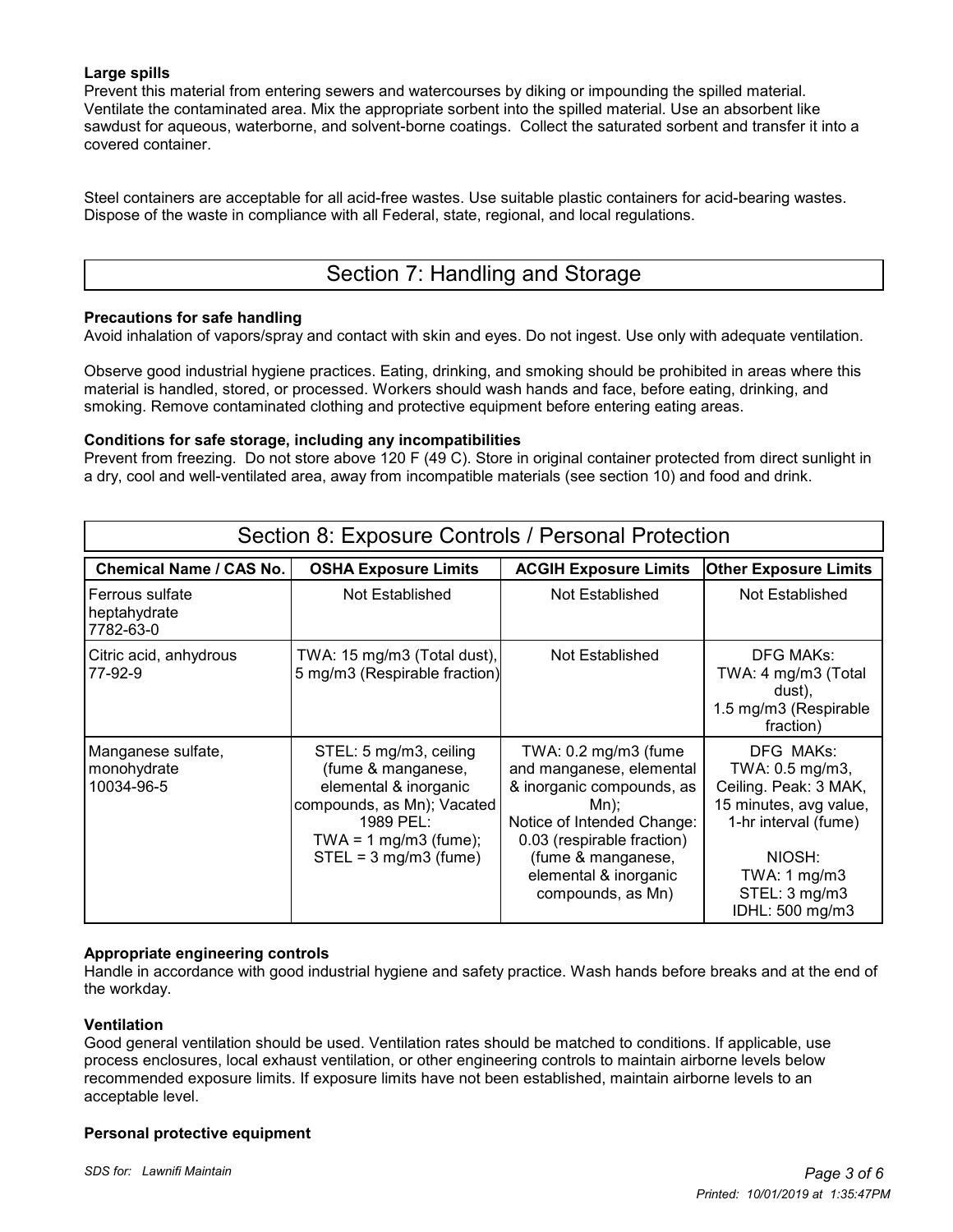#### **Eye/face protection**

 Splash goggles are recommended. Avoid contact with eyes. If extra protection is required, wear a face shield over the splash goggles. Face shields are effective only if worn in addition to splash goggles.

#### **Hand protection**

 Wear chemical-resistant gloves (butyl rubber or neoprene). Protective gloves should be inspected frequently and discarded when they exhibit cuts, tears, pinholes, or signs of excessive wear. Wash and dry hands after use.

#### **Body protection**

Wear appropriate clothing to prevent repeated or prolonged skin contact.

## **Respiratory protection**

 In case of insufficient ventilation, wear suitable respiratory equipment. Chemical respirator with organic vapor cartridge.

# Section 9: Physical and Chemical Properties

**Melting point/Freezing point:** No Data **Evaporation rate:** No Data **Partition coefficient (n-** No Data **octanol/water):**

**Appearance:** Dark liquid **Explosive limits:** No Data **Odor:** No Data **Vapor pressure:** No Data **Odor threshold:** No Data **Vapor density:** No Data **pH** 4.3 - 5.8 **Relative density:** No Data **Specific gravity:** 1.312 **Solubility:** No Data **Boiling point:** No Data **Boiling range:** No Data **Flash Point:** No Data **Autoignition <b>temperature:** No Data **Flammability:** No Data **Decomposition temperature:** No Data **Viscosity:** No Data

# Section 10: Stability and Reactivity

## **Chemical stability**

**STABLE** 

## **Incompatible materials**

Citric acid when wet or in a solution is corrosive to brass, copper, zinc, aluminum and their alloys, lead, cast iron and steel (not stainless steel). Metal nitrates Oxidizing agents Strong bases (sodium / potassium / barium hydroxides) Powdered metals Strong acids (hydrochloric, nitric, sulfuric, hydrobromic, hydroiodic, perchloric) Strong oxidizing agents

## **Hazardous decomposition**

Acrid smoke Carbon dioxide Carbon monoxide Irritating fumes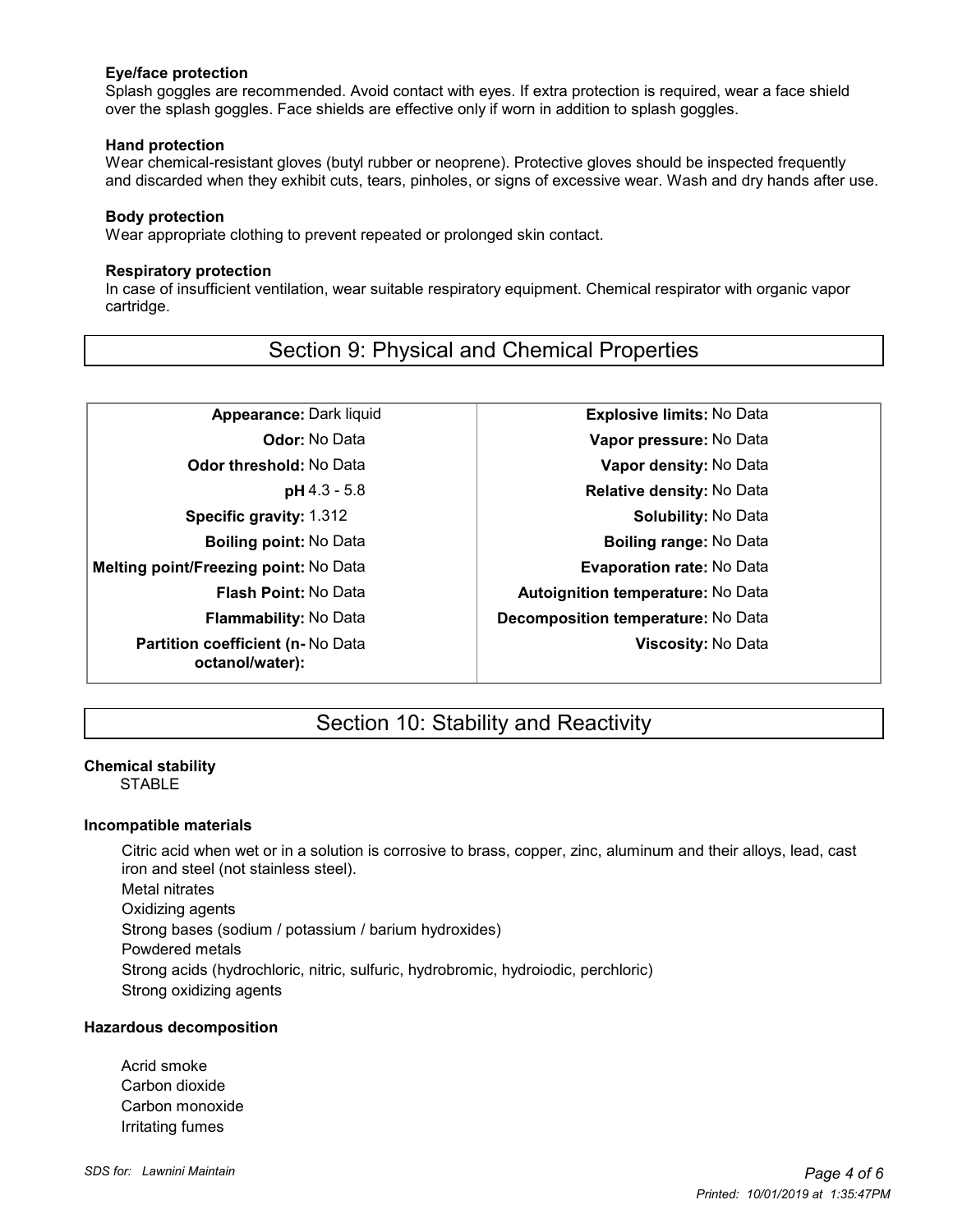#### Hazardous polymerization will not occur.

# Section 11: Toxicological Information

#### **Mixture Toxicity**

Oral Toxicity LD50: 4,534mg/kg

#### **Component Toxicity**

7782-63-0 Ferrous sulfate heptahydrate Oral LD50: 1,520 mg/kg (mouse)

#### **Likely routes of exposure**

Inhalation Skin contact Eye contact Ingestion

#### **Exposure may affect the following organs**

Blood Kidneys Liver Central Nervous System Skin

#### **Effects of exposure**

 **Ingestion** Ingestion may cause gastrointestinal irritation. Symptoms can include nausea, diarrhea, vomiting, and abdominal pain.

 **Skin contact** May cause irritation to the skin. Symptoms can include pain, itching and/or redness.

 **Inhalation** May cause respiratory irritation. Symptoms can include sore throat, coughing, sneezing, and labored breathing.

 **Eye contact** May cause eye irritation. Symptoms can include irritation, pain, watering and/or redness.

#### **Conditions aggravated**

No data available

#### **Carcinogenicity**

The following chemicals comprise 0.1% or more of this mixture and are listed and/or classified as carcinogens or potential carcinogens by NTP, IARC, OSHA, or ACGIH.

| <b>CAS Number</b>                  | <b>Description</b> | % Weight | Carcinogen Rating |  |  |  |
|------------------------------------|--------------------|----------|-------------------|--|--|--|
| None                               |                    |          | N/A               |  |  |  |
| Section 12: Ecological Information |                    |          |                   |  |  |  |

**Ecotoxicity** No data available

**Persistence and degradability** No data available

**Bioaccumulative potential** No data available

**Mobility in soil** No data available

#### **Other adverse effects**